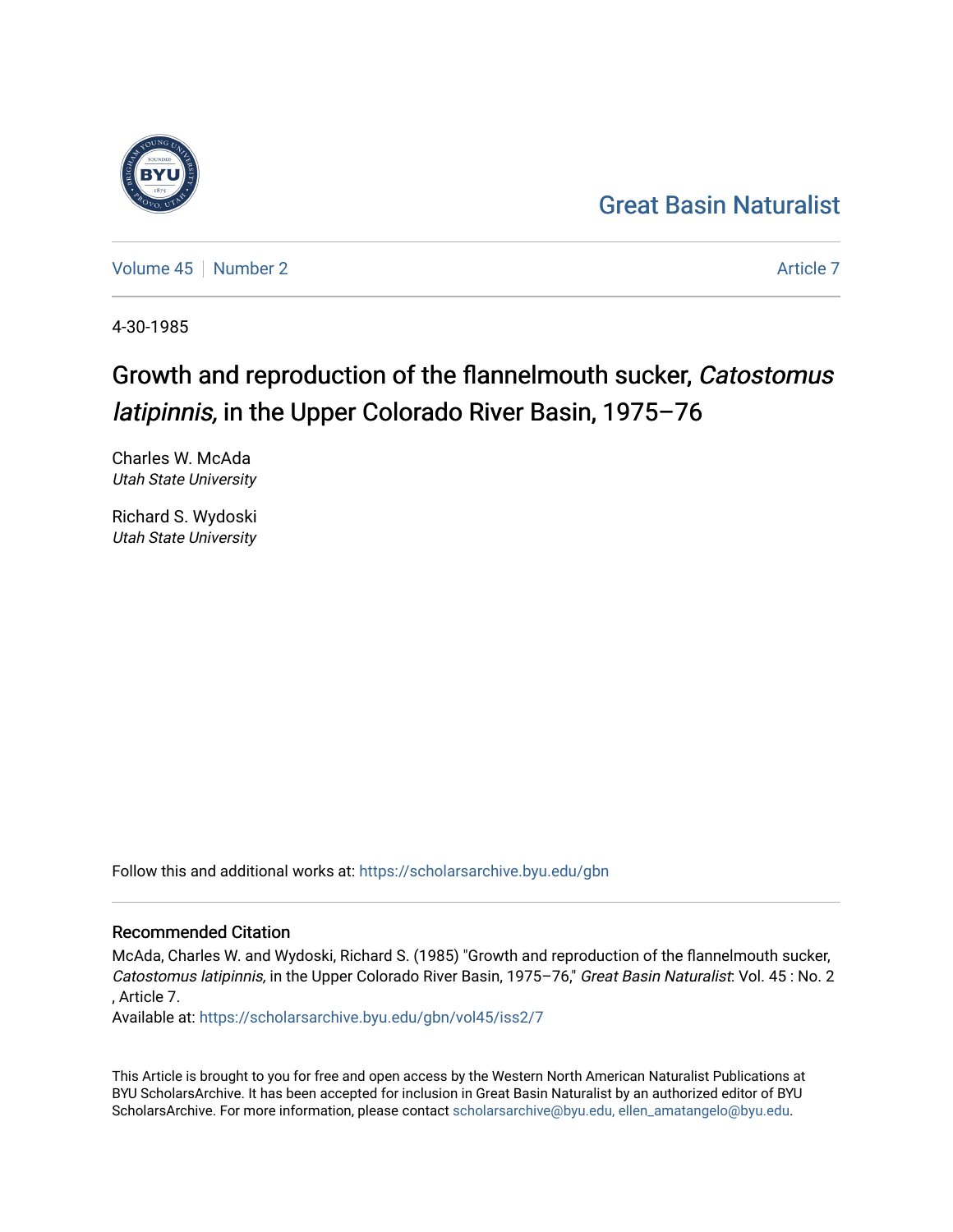#### GROWTH AND REPRODUCTION OF THE FLANNELMOUTH SUCKER, CATOSTOMUS LATIPINNIS, IN THE UPPER COLORADO RIVER BASIN, 1975-76'

Charles W. McAda<sup>2,3</sup> and Richard S. Wydoski<sup>2,4</sup>

ABSTRACT.— Growth rates estimated using the scale annuli of flannelmouth sucker, Catostomus latipinnis, did not differ between fish collected from the Gunnison and Colorado rivers, and the Green and Yampa rivers. However, body condition and fecundity were significantly greater in the former population. Age of first maturity for male and female fish from all rivers was IV; and most fish were mature by age VII. The smallest mature female collected was <sup>405</sup> mm, and the smallest mature male was <sup>391</sup> mm total length. Fecundity ranged from 4,000 ova in fish <sup>450</sup> mm long to 40,000 ova in <sup>a</sup> 500-mm fish: mean ovum diameter was 2.39 mm. Ripe male flannelmouth suckers were collected from early April through June; ripe females were collected from both study areas during May and early June.

The flannelmouth sucker, Catostomus lati pinnis, is one of the most abundant and widely distributed native fishes in the warm water tributaries and mainstream rivers of the Upper Colorado River Basin (Tyus et al. 1982). However, its distribution in the Lower Colorado River Basin has been substantially re duced by habitat alteration resulting from channelization and water development (Minckley 1973). Despite its importance as a native species endemic to the Colorado River system, little is known of the biology of the flannelmouth sucker (McDonald and Dotson 1960, Wiltzius 1976, Carlson et al. 1979). In this report we describe the growth, maturity, and fecundity of the flannelmouth sucker in the major rivers of the Upper Colorado River Basin.

#### **METHODS**

Flannelmouth suckers were collected from the confluence of the Yampa and Green riv ers in Dinosaur National Monument and from reaches of the Colorado and Gunnison rivers near their confluence in western Colorado (Fig. 1). Descriptions of sampling sites

were provided by McAda and Wydoski (1980), whereas an account of the general physical and ecological features of the large rivers of the Upper Colorado River Basin was provided by Bishop and Porcella (1980).

Fish were sampled between April and No vember 1975 and 1976 by using trammel nets (26-90 m long, 2.5 cm-mesh inner wall, <sup>25</sup> cm-mesh outerwall) and seines (30 m long, 2.5 cm mesh; and <sup>5</sup> m long, <sup>3</sup> mm mesh) and by electrofishing. Collected fish were weighed (g) and measured in total length (mm). Scales from midway between the lateral line and the anterior insertion of the dorsal fin were used for age determination. An age determination for an individual fish was considered to be accurate when agreement on the number of scale annuli occurred between the first and second examinations. A fish was excluded from analyses that involved fish age when no agreement on the number of scale annuli could be reached after a third examination of the scales.

Total body length (TL, mm) at time of an nulus formation was estimated using the equation  $TL = b_0 + b_1SR + b_2SR^2 + b_3SR^3$ (Carlander 1956), where SR is the radius to that particular annulus  $\times$  80 and  $b_0 - b_3$  are

<sup>&#</sup>x27;The Utah Cooperative Fishery Research Unit isjointly supported by the United States Fish and Wildhfe Service. I'tah Division of Wildhfe Resources, and Utah State University.

Utah Cooperative Fishery Research Unit, Utah State University, UMC-52, Logan, Utah 84322.

<sup>&#</sup>x27;Present address: United States Fish and Wildhfe Service, 551 25% Road, Grand Junction, Colorado 81505. 'Present address; United States Fish and Wildlife Service, Program Plans, Washington, D.C. 20240.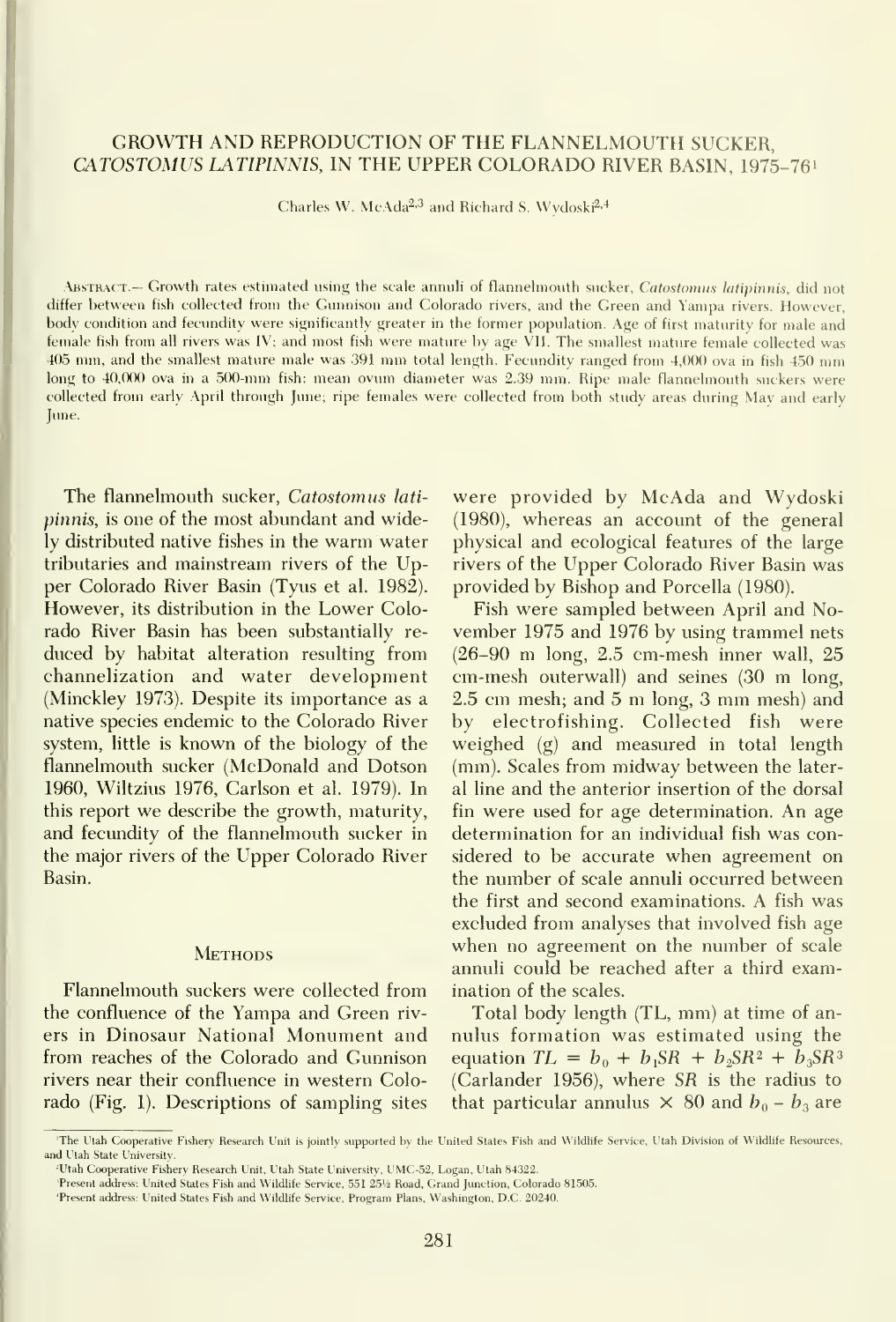

Fig. 1. Locations of sampling points in the Upper Colorado River Basin,  $\langle \rangle$ rivers; (2) Colorado River below the mouth of the Gunnison River; and (3) lower Gunnison River.  $\,$ 

empirical constants derived using multiple regression analysis. Length-weight relation ships were estimated using the equation Log  $W = b_1$  Log TL –  $b_0$  (Tesch 1971), where W is body weight (g) and  $b_0$  and  $b_1$  are empirical constants derived using least-squares analysis.

Fish were dissected to determine sex and stage of sexual maturity. Females were considered mature when ovaries contained large, opaque, yellow ova; males were considered

mature when the testes were enlarged and white. Fish were considered ripe when sex products were expressed with light pressure on the abdomen. Ovaries from mature fe males collected between April and June 1975 and 1976 were used to estimate fecundity. Fecundity was estimated gravimetrically in the laboratory, where about 10% of each ovary was weighed to the nearest 0.1 g and the individual mature ova from this subsample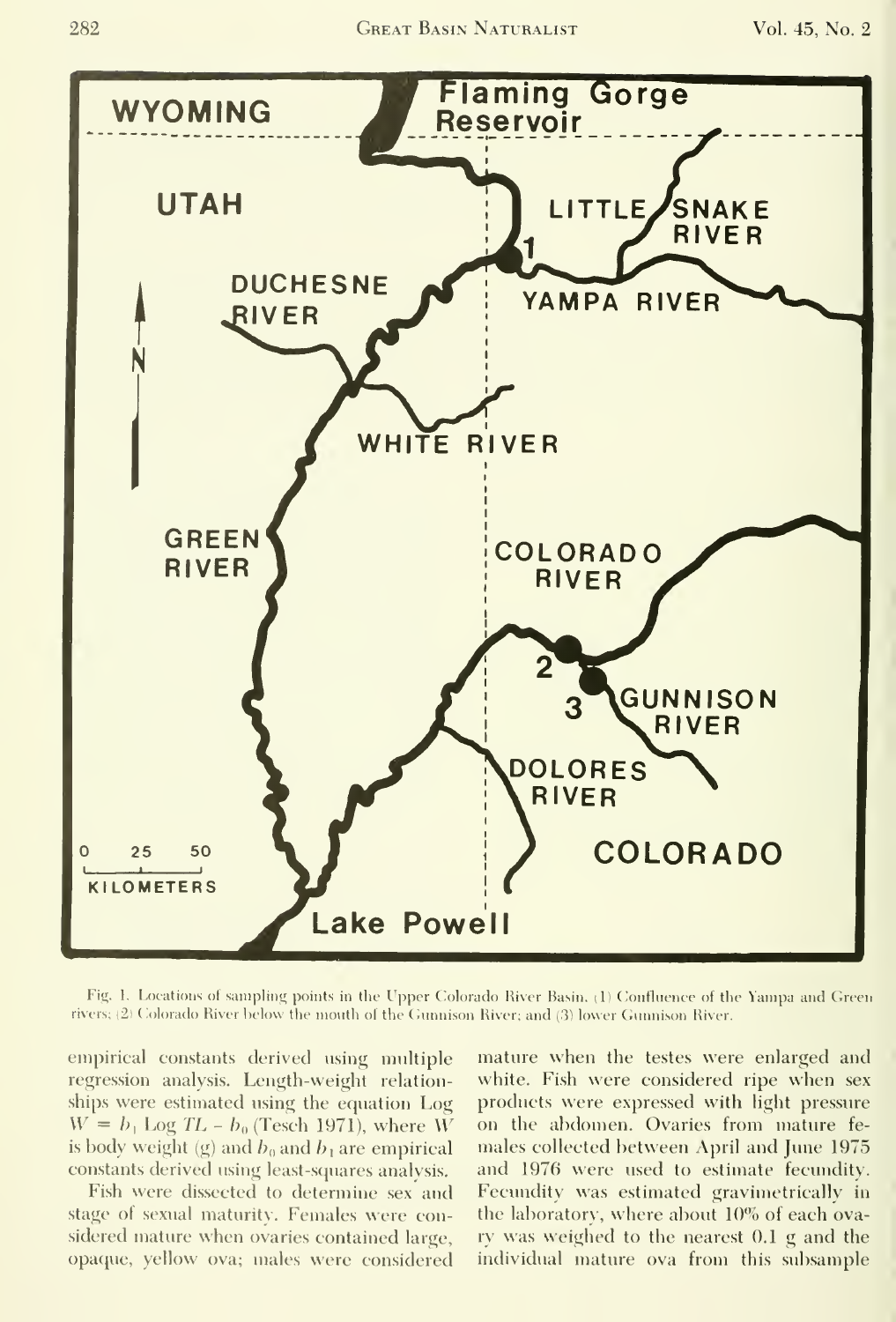#### LENGTH-WEIGHT

Yampa/Green: Log W = 3.13 Log TL - 5.37 (n = 297,  $R^2 = 0.9$ ) Colorado/Gunnison: Log  $W = 3.09$  Log  $TL - 5.21$  (n = 292,  $R^2 = 0.9$ )

BODY-SCALE

Yampa/Green Rivers

Male:  $TL = -18.6342 + 4.8894 SR - 0.0054 SR^2 - 0.0004 SR^3 (n = 139, R^2 = 0.9)$ Female:  $TL = -8.7835 + 3.5187 \text{ SR} + 0.0131 \text{ SR}^2 - 0.0001 \text{ SR}^3$  (n = 137, R<sup>2</sup> = 0.8)

Colorado/Gunnison Rivers

Male:  $TL = -8.7835 + 2.9904 SR + 0.0156 SR^2 - 0.0001 SR^3$  (n = 158, R<sup>2</sup> = 0.8) Female:  $TL = 46.385 + 0.2820$  SR + 0.0443 SR<sup>2</sup> - 0.0002 SR<sup>3</sup> (n = 137, R<sup>2</sup> = 0.8)

LENGTH-FECUNDITY

| Yampa/Green: Log $F = 4.03$ Log $TL - 6.70$ (n = 58, $R^2 = 0.6$ ) |
|--------------------------------------------------------------------|
| Colorado: Log $F = 3.00$ Log $TL - 3.76$ (n = 45, $R^2 = 0.7$ )    |
| Gunnison: Log $F = 3.48$ Log $TL - 5.14$ (n = 15, $R^2 = 0.6$ )    |

were counted. The fecundity of that fish was then estimated by proportion using total ovary weight. Total counts of ova from two fish demonstrated that estimated fecundity dif fered from actual fecundity by less than 5%. The mean diameter of mature ova from indi vidual fish was derived from measurements of 30 ova made with an ocular micrometer. The total length-fecundity relationships were de termined using the equation Log  $F = b_1$  Log TL -  $b_0$  (Bagenal 1967), where F is fecundity and  $b_0$  and  $\bar{b}_1$  are empirical constants derived using least-squares analysis.

Statistical comparisons between length weight, body-scale, and length-fecundity regression equations were made using analysis of covariance (Snedecor and Cochran 1967).

#### **RESULTS**

#### Age and Growth

About 80% of the flannelmouth suckers used in our analyses were collected between April and July. The collection from the Gunnison River was made in April 1976. Bodyscale relationships differed significantly be tween male and female fish among the study areas  $(P<0.05$ : Table 1). However, mean length at annulus formation was similar for the study groups and they were averaged for this report (Fig. 2). Average growth in crements of all fish were greatest at the for mation of the third annulus and declined steadily thereafter.

Data for the two sexes were combined be cause there was no significant difference be tween the length-weight relationships for male and female flannelmouth suckers  $(P>0.05)$ . No statistical difference was detected between length-weight regressions from data on fish from the Gunnison and Col orado rivers  $(P>0.05)$ . Flannelmouth suckers from the Colorado and Gunnison rivers were significantly heavier than fish of equal length from the Yampa and Green rivers  $(P<0.001$ : Table 1).

#### Reproduction

In the Colorado and Gunnison River collections, the smallest mature female was 421 mm long, and all females longer than 490 mm were mature. The smallest mature male was <sup>391</sup> mm long, and all males <sup>470</sup> mm or longer from the Colorado and Gunnison riv ers were mature. In the Yampa and Green River collections, the smallest mature male was <sup>393</sup> mm long, and all males were mature at 460 mm: the smallest mature female was <sup>405</sup> mm long and all females were mature at <sup>470</sup> mm (Table 2). Thus, fish began to mature at age IV and most were mature by age VI.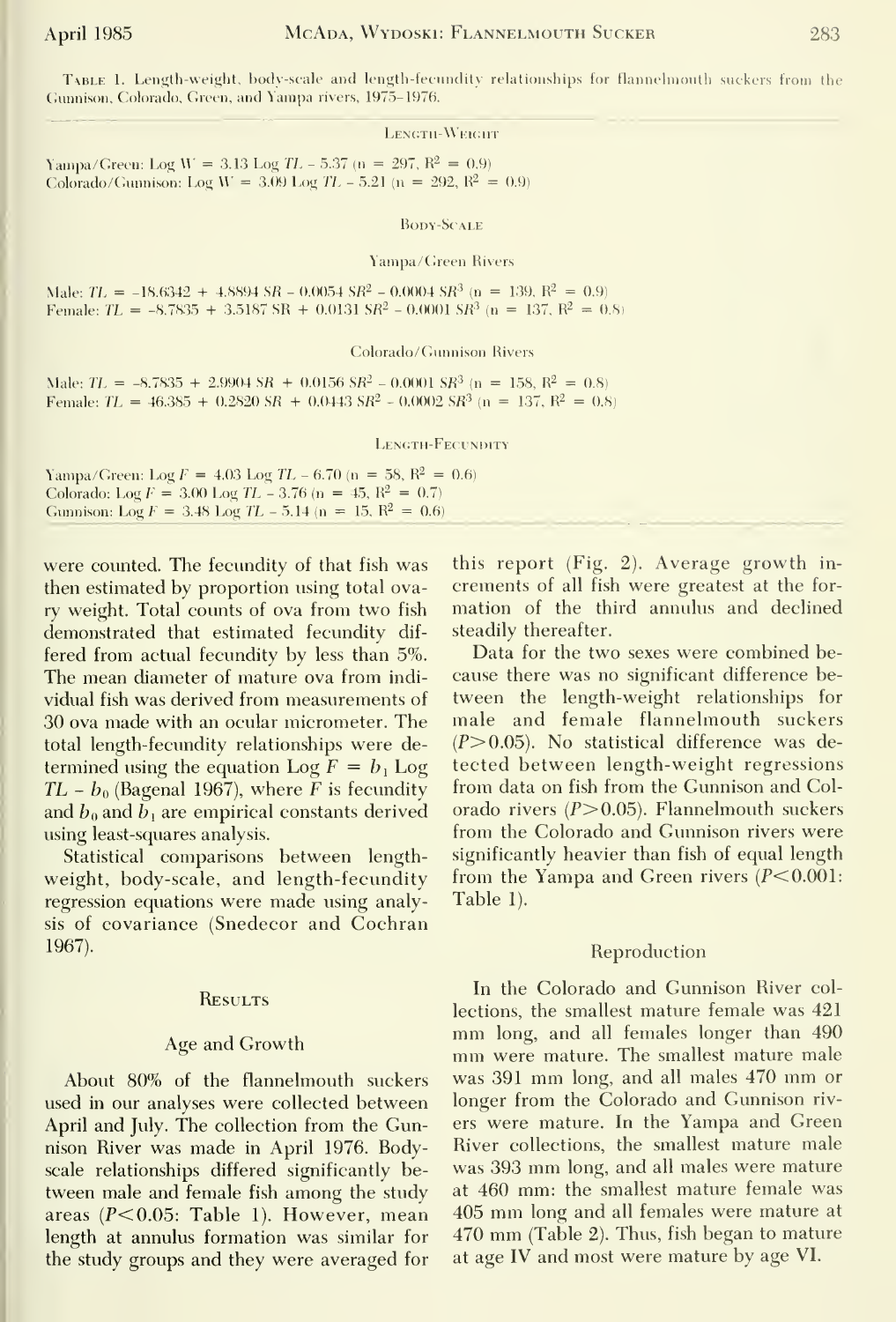

Fig. 2. Mean total length and growth increments at annulus formation for male and female flannelmouth suckers from the Gunnison, Colorado, Green, and Yampa rivers, 1975-1976. Numbers indicate sample size. Bars indicate one standard deviation.

The diameters of preserved, mature ova ranged from  $1.99$  to  $3.15$  mm (mean =  $2.39$ ) mm;  $n = 49$ ). The relationship between ova diameter and fish length was not significant  $(P>0.05)$ .

Fish from the Yampa and Green rivers pro duced significantly fewer matiue ova than did fish from the Gunnison or Colorado rivers  $(P<0.001$ : Table 1). Flannelmouth suckers from the Gunnison River also produced significantly fewer ova than did those from the Colorado River. Based upon the regression equations, <sup>a</sup> fish <sup>450</sup> mm long from the Yampa River produced about 9,800 ova, whereas fish of this length from the Gunnison and Colorado rivers produced about 12,700 and 15,900 ova, respectively.

Ripe male flannelmouth suckers were col lected from both study areas when sampling began in early April and on through June.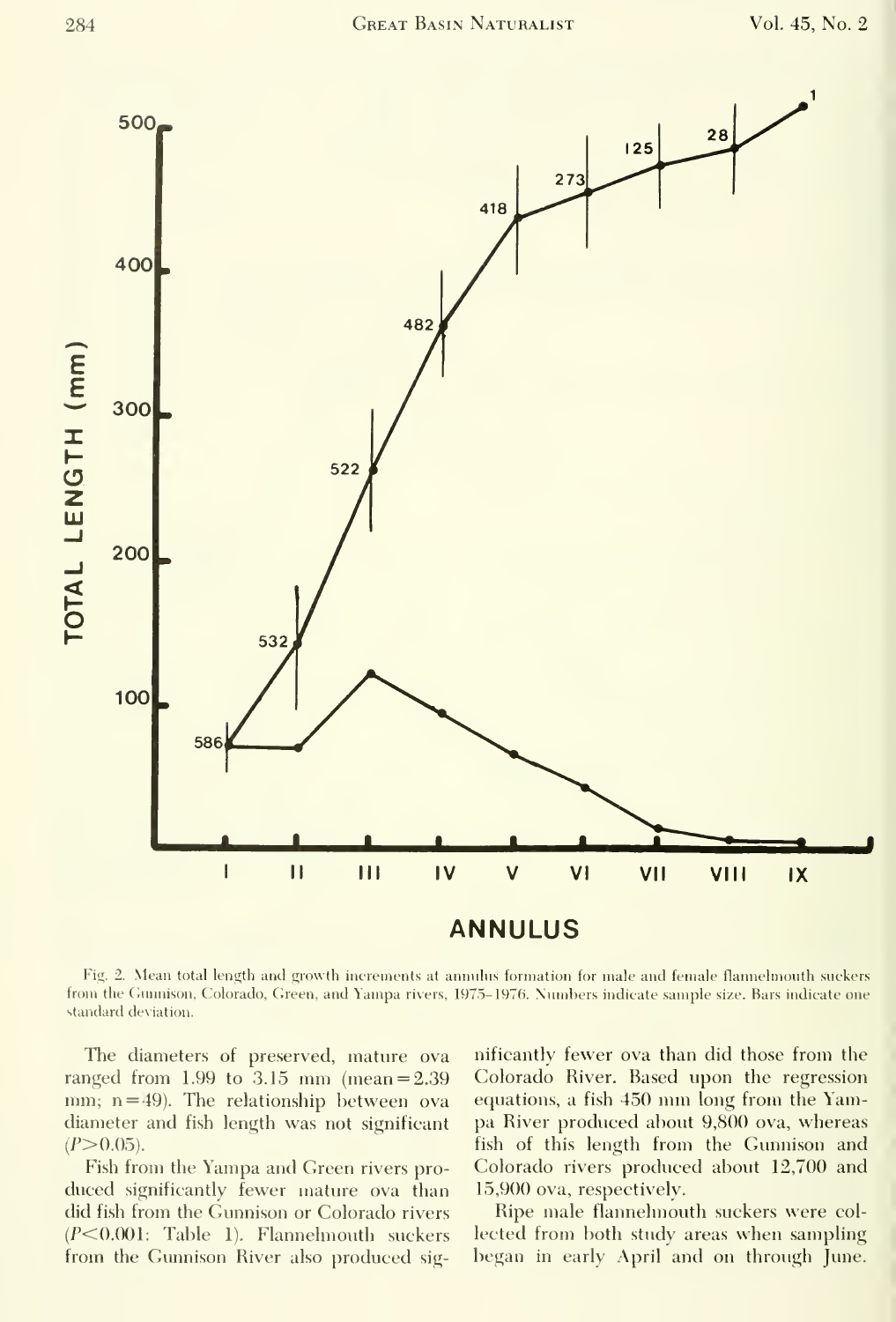| Total<br>length<br>(mm) | <b>Colorado and Gunnison Rivers</b> |                   |                   |                   | Yampa and Green Rivers |                          |                   |                   |
|-------------------------|-------------------------------------|-------------------|-------------------|-------------------|------------------------|--------------------------|-------------------|-------------------|
|                         | Female                              |                   | Male              |                   | Female                 |                          | Male              |                   |
|                         | Number<br>of fish                   | Percent<br>mature | Number<br>of fish | Percent<br>mature | Number<br>of fish      | Percent<br>mature        | Number<br>of fish | Percent<br>mature |
| 381-390                 | 3                                   | $\left( \right)$  | $\overline{4}$    | $\theta$          |                        | $\theta$                 | 3                 | $\left( \right)$  |
| $391 - 400$             | 3                                   | $\theta$          | 6                 | 17                |                        | $\theta$                 |                   | 100               |
| $401 - 410$             |                                     | $\theta$          | 6                 | 33                | $\overline{5}$         | 2()                      | 3                 | 100               |
| $411 - 420$             | $\overline{2}$                      | 60                | ï                 | 71                | $\overline{2}$         | $\left( \right)$         | 5                 | 80                |
| $421 - 430$             | $\overline{5}$                      | $\theta$          | 6                 | 67                |                        | 43                       | $\overline{7}$    | 100               |
| $431 - 440$             | $\overline{2}$                      | (5()              | 6                 | 100               | 3                      | 67                       | 19                | 1()()             |
| $441 - 450$             | 9                                   | 75                | $\overline{11}$   | 91                | $\overline{5}$         | $-40$                    | 18                | $9+$              |
| $451 - 460$             | $\overline{1}$                      | 80                | 14                | 93                | 6                      | 67                       | 12                | 92                |
| $461 - 470$             | $\overline{5}$                      | 100               | 16                | 100               | 14                     | 93                       | $\mathbf{1}$      | 100               |
| $471 - 480$             |                                     | 92                | 14                | 100               | 9                      | 100                      | 11                | 100               |
| $481 - 490$             | 14                                  | 100               | 12                | 100               | $\overline{5}$         | 100                      | 9                 | 100               |
| $491 - 500$             | 15                                  | 100               | 6                 | 100               | 9                      | 100                      |                   | 100               |
| 501-510                 | 8                                   | 100               | $\overline{5}$    | 100               | 13                     | 100                      | $\overline{1}$    | $100 -$           |
| 511-520                 | 9                                   | 100               | $\mathfrak{2}$    | 100               | 1()                    | 100                      |                   |                   |
| 521-530                 | 13                                  | 100               |                   | 100               | 3                      | 100                      |                   |                   |
| 531-540                 | 7                                   | 100               |                   |                   | $\overline{5}$         | 100                      |                   |                   |
| $541 - 550$             | 5                                   | 100               |                   |                   | 3                      | 100                      |                   |                   |
| 551-560                 |                                     | 100               |                   |                   |                        | $\overline{\phantom{a}}$ |                   |                   |
| 561-570                 |                                     | 100               |                   |                   | $\overline{2}$         | 100                      |                   |                   |
| 571-580                 |                                     |                   |                   |                   |                        | 100                      |                   |                   |

TABLE 2. Relation of total length to sexual maturity in flannelmouth suckers from the Yampa, Green, Colorado, and Gunnison rivers, 1975–1976.

Ripe females were collected in May and early June, but none were collected after this period.

In the Yampa and Colorado rivers, ripe male and female flannelmouth suckers were collected at the upstream points of cobble bars in water about I m deep, with a water velocity of about 1 m/sec. Although spawning activity was not observed, the presence of ripe females (collected only over the cobble bars) suggested that spawning probably occurred nearby. Flannelmouth suckers reproduced successfully in both 1975 and 1976 as evidenced by the abundant young of the year (30-40 mm TL), which we readily captured at all study areas by midsummer.

#### **DISCUSSION**

The back-calculated length of flannelmouth suckers at the time of annulus formation for annuli I and II were similar to those estimated by McDonald and Dotson (1960) for flannelmouth suckers from the upper Green River and by Carlson et al. (1979) for fish from the upper Yampa River; however, our estimates of total body length at the formation of annuli III and greater were longer than their estimates. They also observed a decline in annual growth increments at age IV, similar to this study, which probably reflects the diversion of energy from growth to reproduction at the onset of reproductive maturity.

Although annual growth increments did not differ significantly between rivers, the significant difference in the length-weight relationships reflects heavier body weight for a given length of fish from the Colorado and Gunnison rivers. This observation probably reflects a difference in the nutritional status of the fish examined in this study. However, the similarity between back-calculated length at annulus formation during previous years suggests that these differences may not always occur. Similar differences in weight of razorback sucker, Xyrauchen texanus, and fecundity of bluehead sucker, C. discobolus, from these study sites were observed by McAda and Wydoski (1980, 1983 [respectively]) during the same period. Although this observation probably reflects a difference in the nutritional status of the fish examined in this study, we cannot speculate whether this phenomenon represents consistent differences between the two study areas or merely reflects differences that occurred during the study period. However, the similarity be